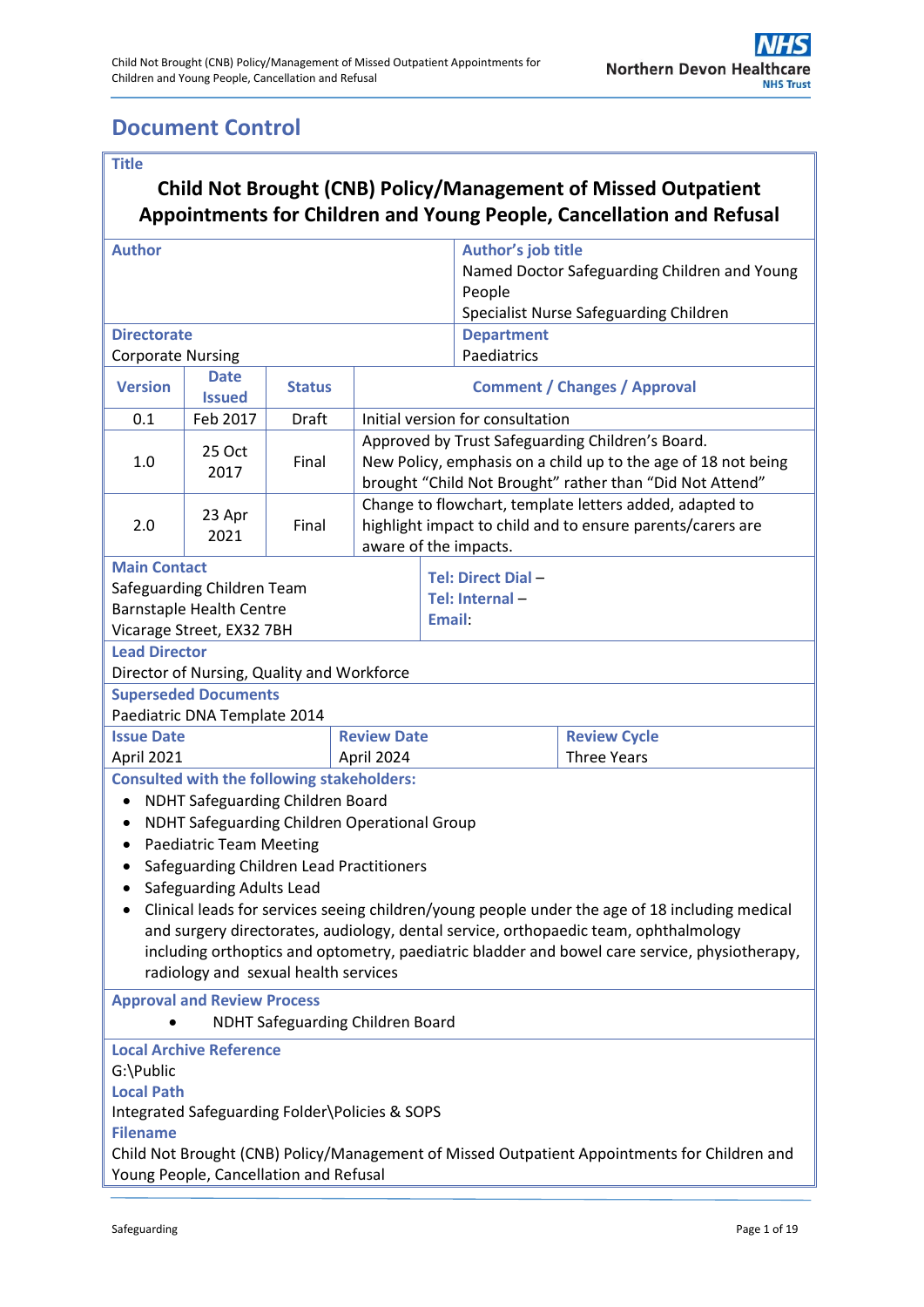| <b>Policy categories for Trust's internal website</b> | Tags for Trust's internal website (Bob)                         |
|-------------------------------------------------------|-----------------------------------------------------------------|
| (Bob)                                                 | <sup>t</sup> Child Protection, Looked after Child, Safeguarding |
| All Staff, Safeguarding, Child Not Brought,           | Children, Child Not Brought, DNA, Missed                        |
| <b>Paediatrics</b>                                    | Appointment, Cancelled Appointment, Paediatrics                 |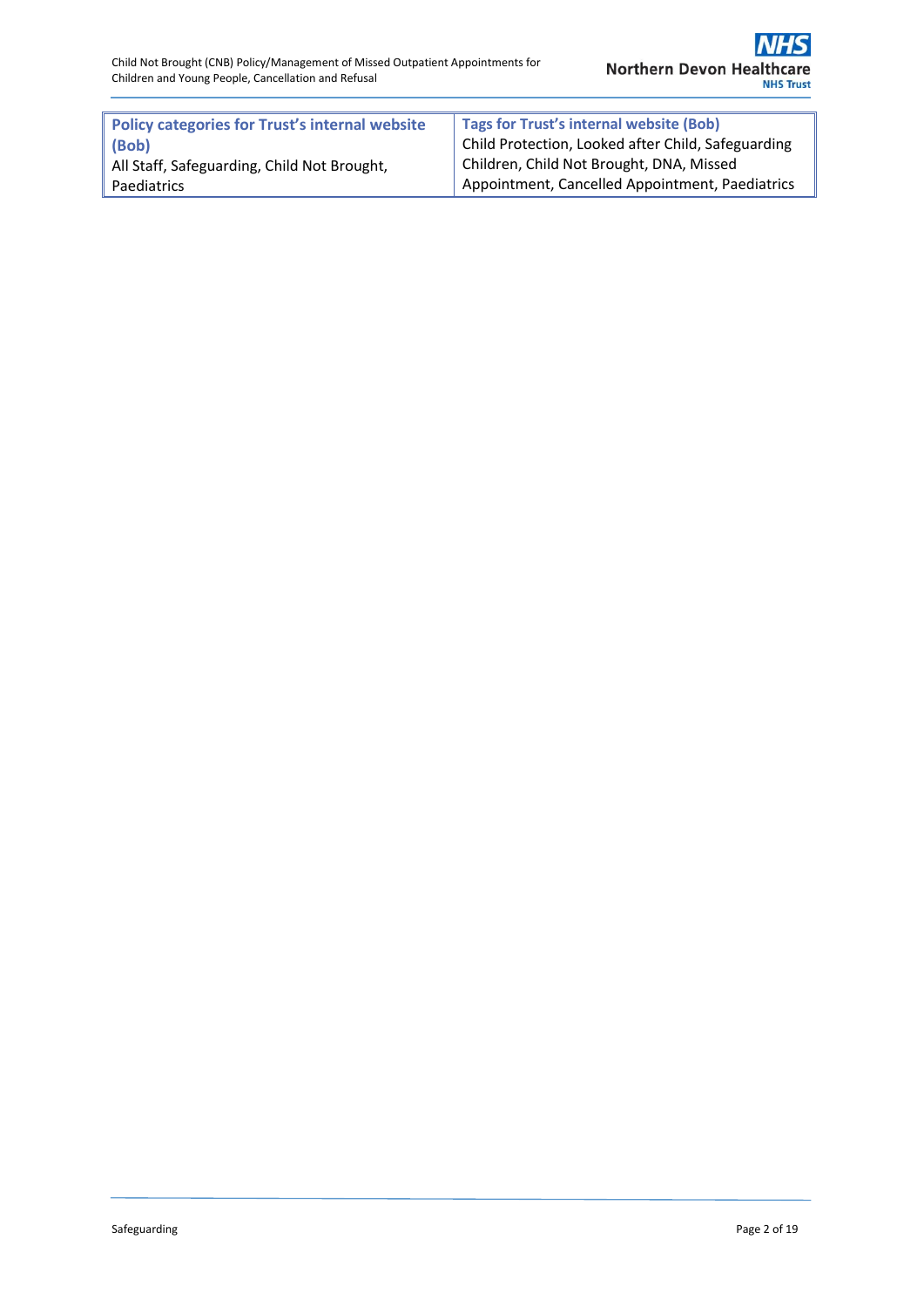## **CONTENTS**

| 1.  |                                                                                   |  |  |  |  |
|-----|-----------------------------------------------------------------------------------|--|--|--|--|
| 2.  |                                                                                   |  |  |  |  |
| З.  |                                                                                   |  |  |  |  |
| 4.  |                                                                                   |  |  |  |  |
| 5.  |                                                                                   |  |  |  |  |
| 6.  |                                                                                   |  |  |  |  |
| 7.  |                                                                                   |  |  |  |  |
| 8.  |                                                                                   |  |  |  |  |
| 9.  | Children not brought for diagnostic investigation e.g. an x-ray or a blood test 9 |  |  |  |  |
| 10. |                                                                                   |  |  |  |  |
| 11. |                                                                                   |  |  |  |  |
| 12. |                                                                                   |  |  |  |  |
| 13. |                                                                                   |  |  |  |  |
| 14. |                                                                                   |  |  |  |  |
| 15. |                                                                                   |  |  |  |  |
|     |                                                                                   |  |  |  |  |
|     |                                                                                   |  |  |  |  |
|     |                                                                                   |  |  |  |  |
|     |                                                                                   |  |  |  |  |
|     |                                                                                   |  |  |  |  |
|     |                                                                                   |  |  |  |  |
|     |                                                                                   |  |  |  |  |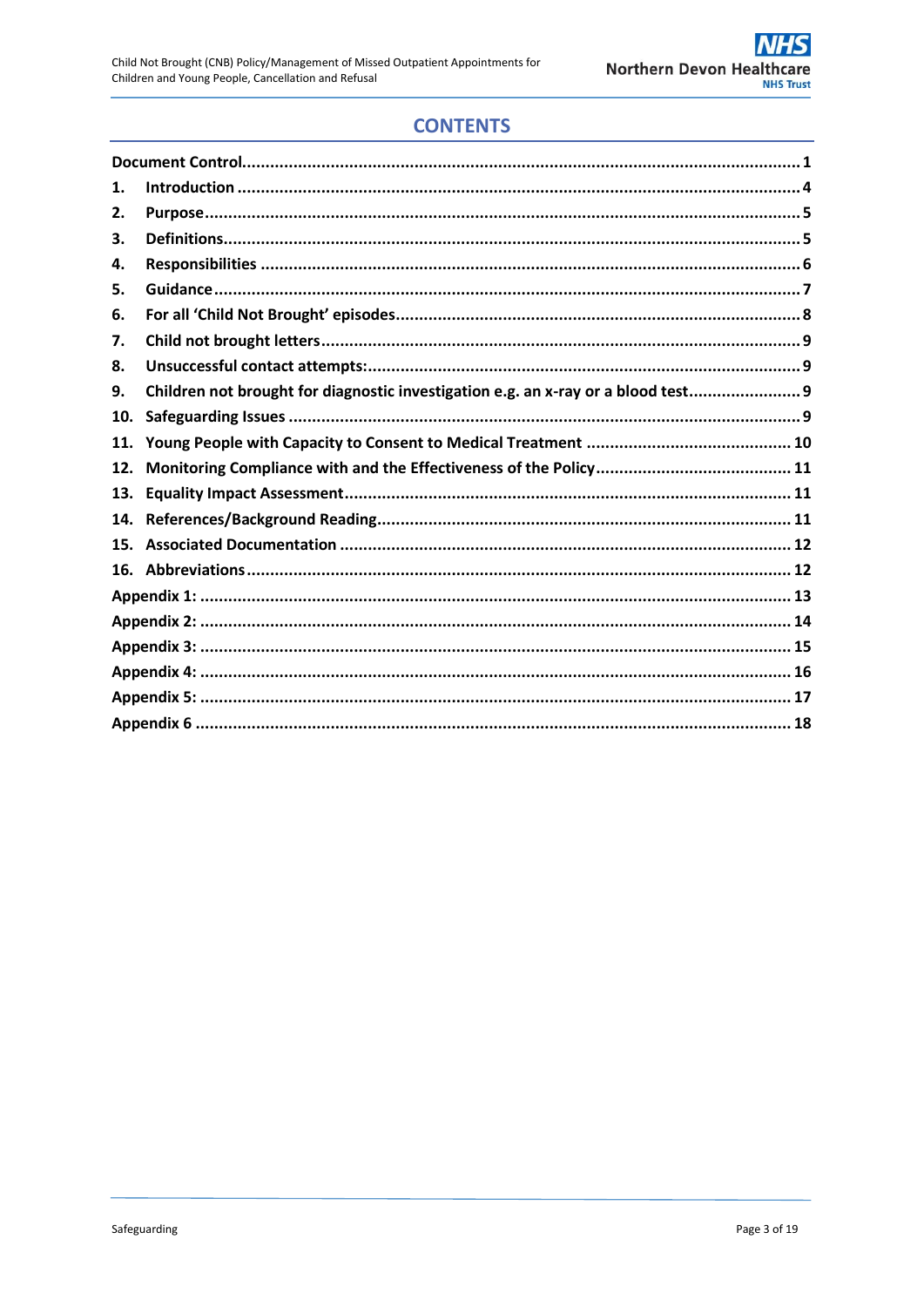## <span id="page-3-0"></span>**1. Introduction**

Children have a fundamental right to access the healthcare they need in order to achieve maximum health and wellbeing. Section 11 of the Children Act 2004 places a statutory duty on health organisations and their staff not only to safeguard, but to promote the welfare of children and young people (CYP).

A failure to ensure healthcare access (e.g. for an outpatient review, routine screening or health promotion) can be an indicator of a family's vulnerability, is linked to poor outcomes and is often seen in the history of children who have been subject to significant abuse or death. [\(1,](#page-10-3) [2\)](#page-10-4)

Neglect is defined as the persistent failure to meet a child's basic physical and/or psychological needs which is likely to result in the serious impairment of a child's health or development. One aspect of this is when a parent or carer fails to ensure the child has access to appropriate medical care or treatment. [\(3\)](#page-10-5)

When a child is not brought for an appointment:

- this in isolation may by itself constitute neglect if the child misses treatment resulting in serious impairment of his or her health
- or it could be part of a wider picture of neglect for that child and other children in the family
- 1.1. Also consider whether the appointment you have offered is difficult for parents/carers or the child/young person to access or is not needed as there is a more effective way to provide the medical input the child currently needs. Families that are struggling to manage are the least likely to respond to a request to contact the department to arrange another appointment.
- 1.2. Whilst there may be policies for adults not to be sent repeat appointments, this will rarely be appropriate practice for children. "Following Trust policy" should never be given as the reason for discharging a child requiring medical care.
- 1.3. Non-engagement with professionals is a strong feature in domestic abuse, serious neglect and physical abuse of children and family members. Identification of early signs is essential so that risk can be assessed (Working Together 2018)
- 1.4. Children cannot bring themselves to hospital appointments or procedures, it is therefore more appropriate to term non-attendance by a child or young person as 'Child Not Brought' (CNB) or Was Not Brought (WNB) rather than did not attend; reminding practitioners to think about the child's vulnerability and their daily lived experiences: Questions that need to be considered (Appleton et al 2016):
	- What is the consequences/impact of these missed appointments for the child/young person? Does the parent/carer understand this?
	- What is known already about the family?
	- Does the parent understand the need to get the child to the appointment?'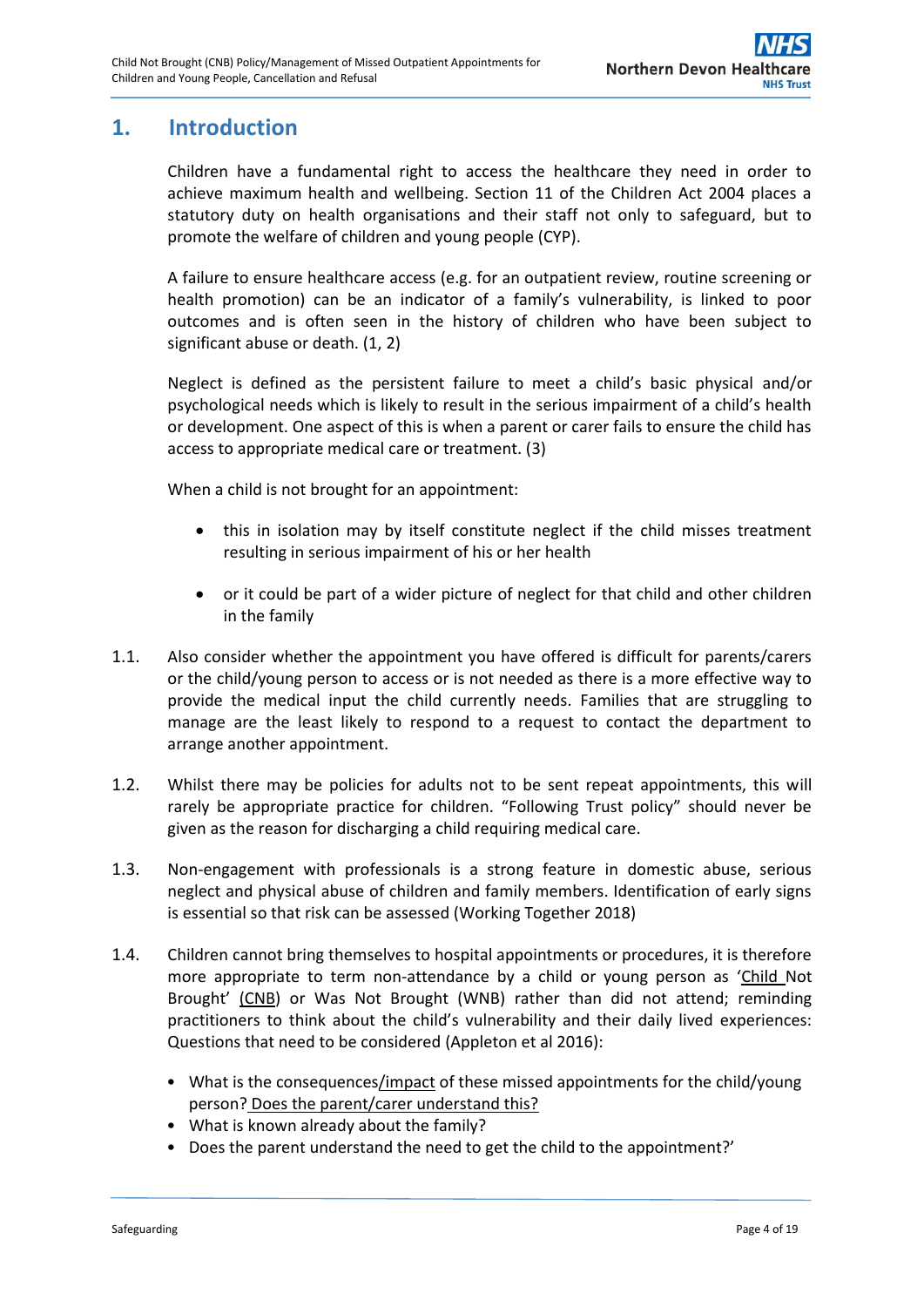- Why have there been previous missed appointments?
- Has the clinician spoken directly to the parent about what's happening?

## <span id="page-4-0"></span>**2. Purpose**

The purpose of this document is to provide guidance for clinicians on what action should be taken if a child is not seen as planned at a new or follow up outpatient appointment.

2.1. The policy should be followed by all Northern Devon Healthcare Trust staff that see children under the age of 18 years.

This policy applies to all children under 18 years;

- Who have not been brought for a new or follow up appointment
- For whom a new or follow up appointment has been cancelled and not rebooked by the child's parent or carer.
- Who have had an offer of a follow up appointment which has not been made by the child's parent or carer.
- 2.2. Implementation of this policy will ensure that:
	- Contact attempts with parent/carer(s) are made regarding missed appointments
	- The clinical needs of the child or young person not being seen or treated are considered to inform the outcome for the child
	- Health professionals determine follow-up requirements on an individual patient basis and the health needs of children override any managerial directives or policies relating to follow-ups
	- Ensure professionals consider if concerns and information should be shared with other professionals and/or agencies
	- All decisions are 'child centred'; when appointment(s) are missed the Impact to the child must remain the focus along with consideration of wider concerns.

## <span id="page-4-1"></span>**3. Definitions**

#### 3.1. **Child**

A child is anyone who has not yet reached their  $18<sup>th</sup>$  birthday

## 3.2. **Appointment**

Throughout this policy "appointment" refers to an elective appointment

#### 3.3. **Primary Healthcare Team**

Refers to the child's General Practitioner and their Health Visitor (if they are under five) or their School Nurse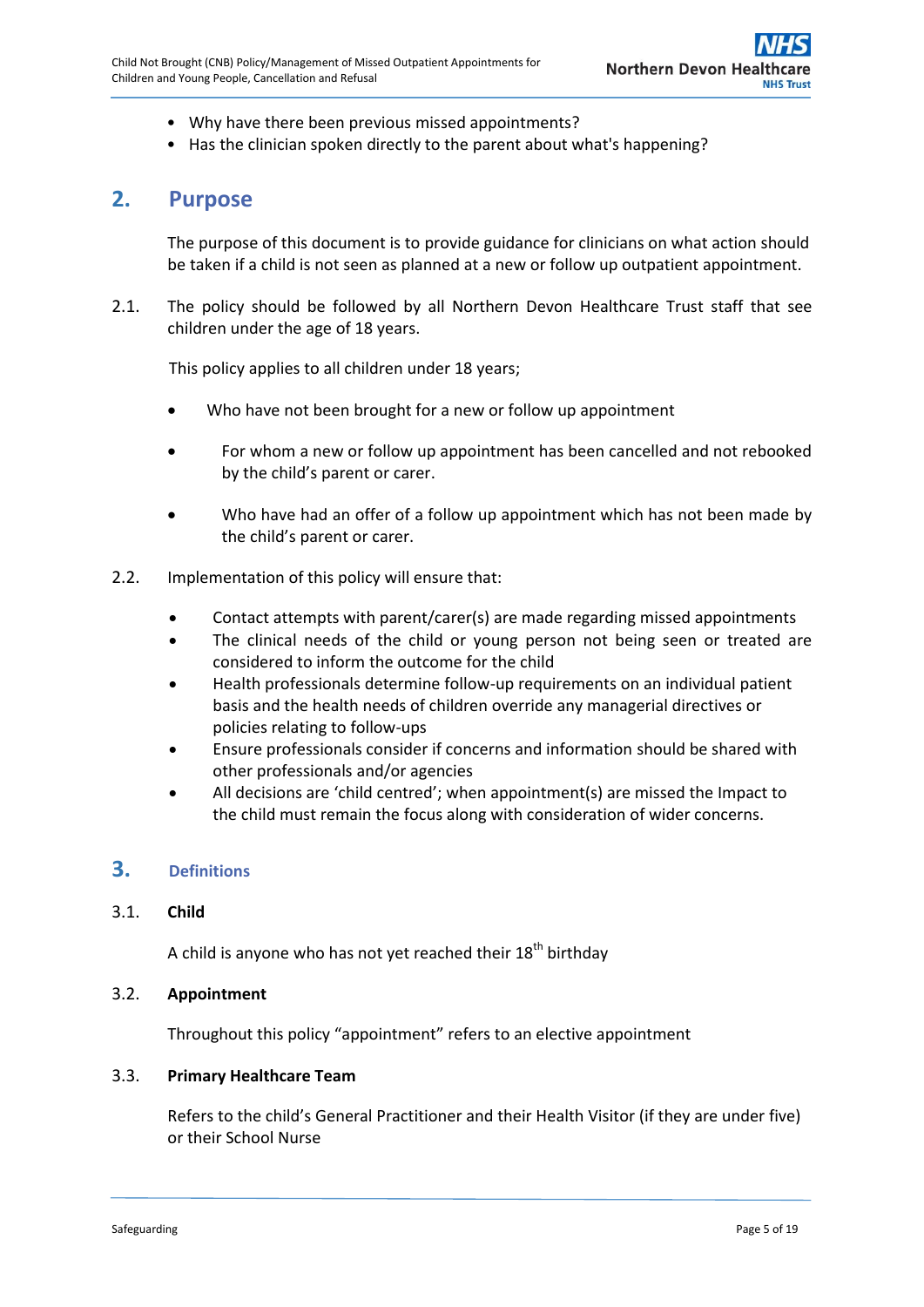## 3.4. **Electronic Health Record**

Trakcare or for Sexual Health Clinics the Lillie System

### 3.5. **Child Protection Flag (CP)**

Indicates that a child is subject to a current child protection plan

### 3.6. **Looked After Child Flag (LAC)**

Indicates that a child is currently in care

#### 3.7. **Safeguarding**

Safeguarding and promoting the welfare of children is defined as "the process of protecting children from abuse or neglect, preventing impairment of their health and development and ensuring that they are growing up in circumstances consistent with the provision of safe and effective care that enables children to have optimum life chances and enter adulthood successfully" Working Together to Safeguard Children (2015).

#### 3.8. **Child Protection**

It is "the activity that is undertaken to protect children who are suffering, or are likely to suffer, significant harm" Working Together to Safeguard Children (2015).

#### 3.9. **Significant Harm**

It is the threshold that justifies Local Authority compulsory intervention in family life in the best interests of the child (Section 74, Children's Act 2004).

## <span id="page-5-0"></span>**4. Responsibilities**

#### 4.1. **Director of Nursing/Named Doctor/Named Nurse/Named Midwife**

To promote this policy being followed throughout the Trust

#### 4.2. **Safeguarding Children Operational Group**

To ensure the policy is available to staff and updated in accordance with new guidance as published.

### 4.3. **Safeguarding Children Team**

To offer advice and support to all staff regarding the implementation of this policy.

#### 4.4. **Managers**

To ensure all staff, particularly newly appointed staff, are aware of this policy and its application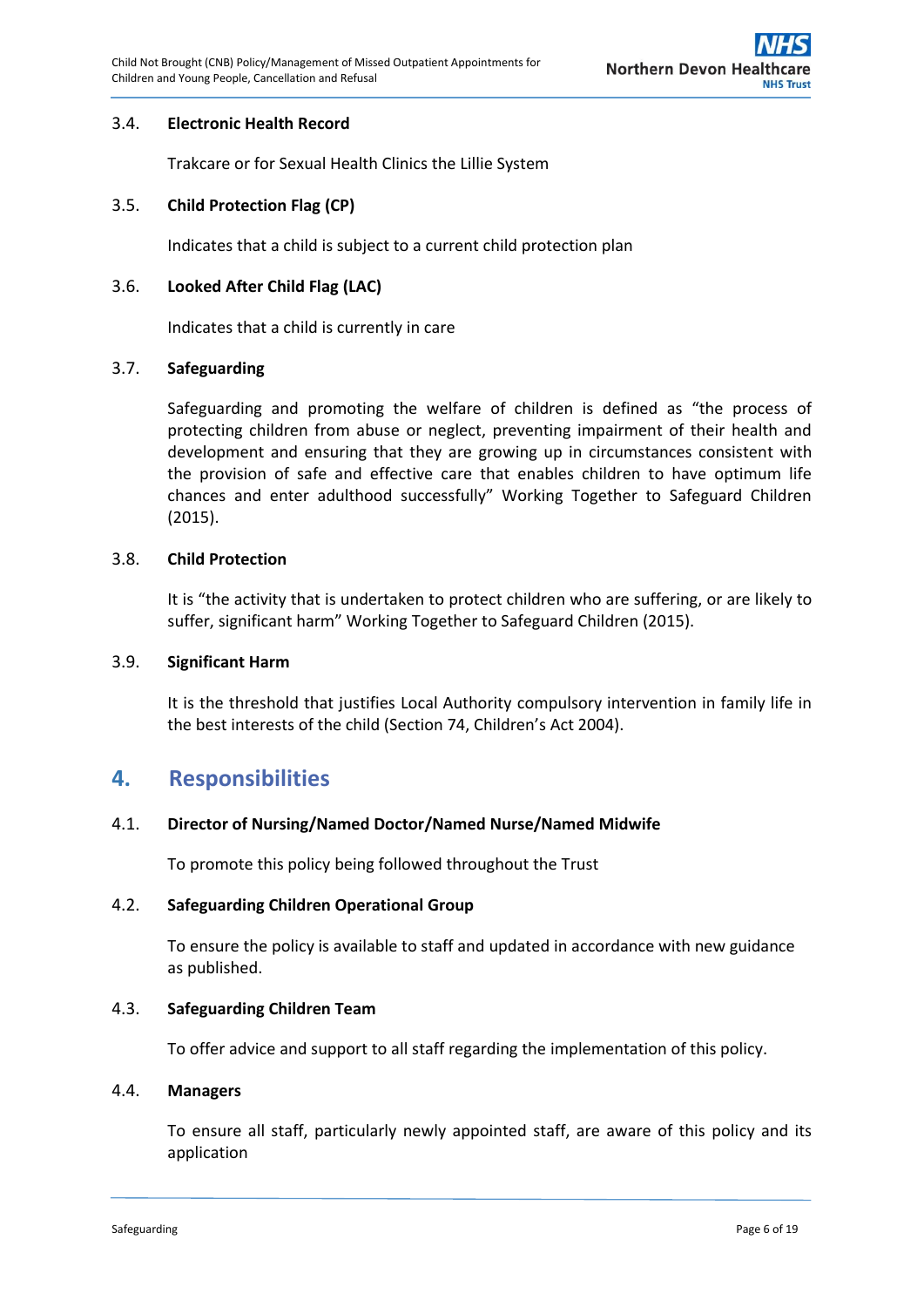- To highlight updates to staff
- To oversee any audits of this policy in their clinical area

## 4.5 **All Staff**

Are responsible for being aware of and following this policy.

## <span id="page-6-0"></span>**5. Guidance**

#### **For the first Cancellation of an Appointment**

In the case of a first cancellation of an appointment then the member of staff receiving the communication (will usually, but not always, be a member of administrative staff) must record the following information:

## **Record details of communication received from:**

**Name:**

**Relationship to child:**

**Reasons for cancellation:**

## **Further appointment requested with date:**

- 5.1. Staff should check the electronic record for any flags showing that the child is subject to a Child Protection Plan or is a Looked after Child and document this on the lilac CNB form as well as informing the clinician. Record any cancelled appointments on lilac form which should also identify any other missed appointments. [\(Appendix 1\)](#page-12-0).
- 5.2. If clinician decides cancellation causes NO clinical or safeguarding concerns and there is refusal for a further appointment THEN the child can be reviewed by the Primary Care Team or referring practitioner.

## 5.3. **For subsequent cancellation of an appointment**

If child is on a Child protection plan, or is a Looked after Child then complete a SCLF so the information regarding cancelled appointments is shared with the child's social worker. Parent/s or carers should be informed of a SCLF being raised when subsequent cancellation made.

Record as above and clinician to review child's notes and consider impact to child, a risk assessment of any known medical and social issues should be made. **If cancelled appointments causes concern for the child's health or wellbeing complete a Safeguarding Children Liaison Form (SCLF).**

#### **If you feel the child is at significant risk or harm or impairment then complete a MASH.**

If there are no apparent safeguarding concerns or health risks, and it is decided by the reviewing responsible Health Care Professional that no further hospital follow up/appointment is required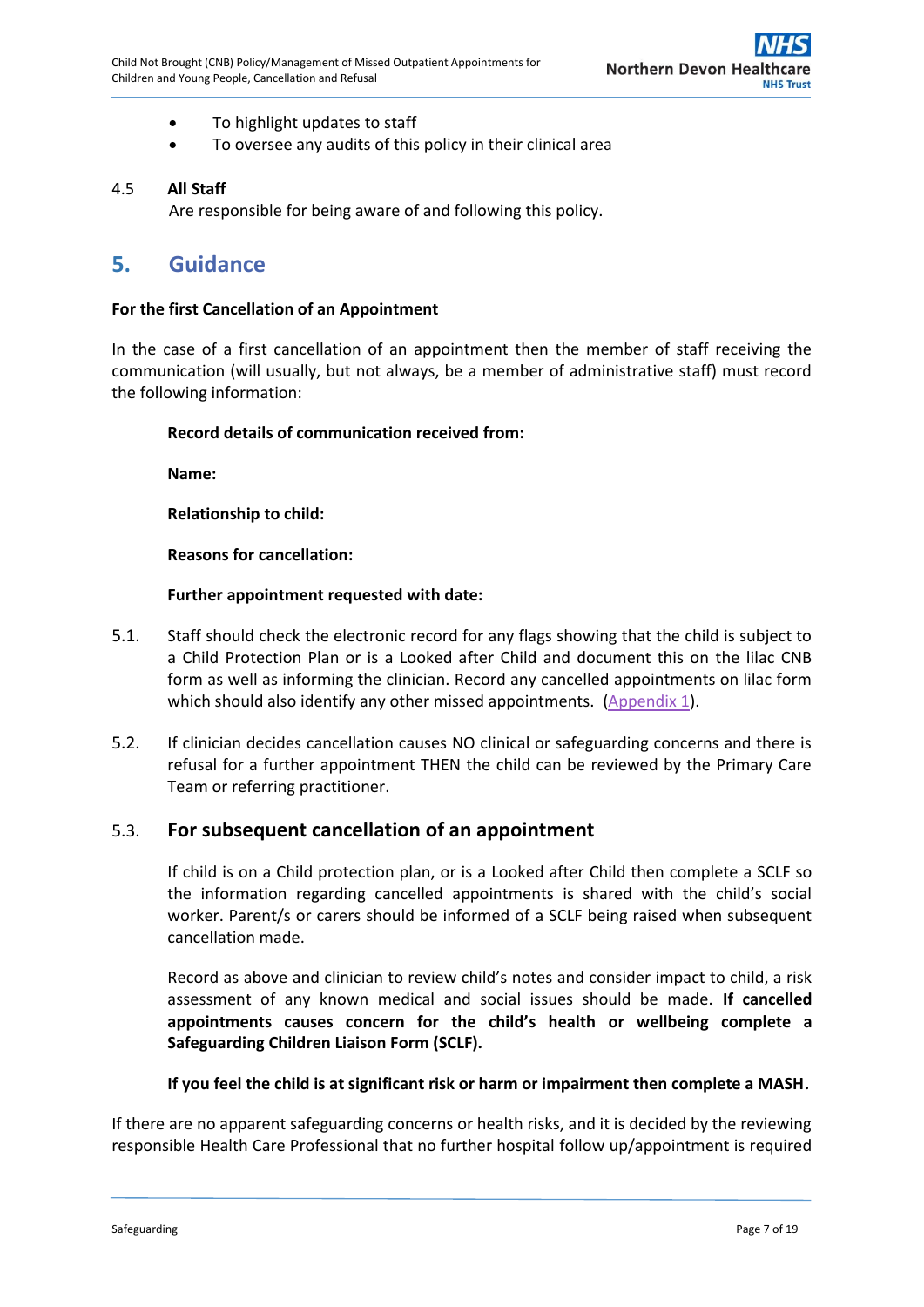then ongoing review will be by the Primary Care Team. The Health Care Professional will write to the family and Primary Care Team informing them of the cancellation, and stating that no further appointment will be sent unless a specific request is received from another Healthcare professional.

# <span id="page-7-0"></span>**6. For all 'Child Not Brought' episodes**

Staff should check the contact details held by NDHT to ensure that the offer of an appointment has been sent to the correct address. Family details including the surname and address may need to be checked with child's Primary Healthcare Team.

If there has been an error inform the responsible clinician and send a further offer of an appointment to the correct address.

6.1. Staff should check the electronic record for any flags showing that the child is subject to a Child Protection Plan or is a Looked after Child and document this on the lilac CNB form as well as informing the clinicia[n. \(Appendix 6.\)](#page-17-0)

> For staff working in a setting where they do not have access to the NDHT Trakcare system they should contact the child's GP and/or referrer if different to inform them that the child was not brought and to determine if this is part of a wider picture of neglect or there are other safeguarding concerns. NDHT safeguarding team can also be contacted for additional information or support

## **Clinician who was due to see the child in outpatients:**

Is responsible for safeguarding the welfare of the child they were due to see and should:

- 6.1..1. Review the need for the appointment
- 6.1..2. Consider any known or existing safeguarding concerns or whether the referral itself raises possible safeguarding issues.
- 6.1..3. Use their professional judgement to determine if a further appointment needs to be offered  $-$  if not discharge back to primary healthcare professional

If a further appointment is deemed necessary the clinician or administration staff are to contact the parent/carer or young person (depending on which service you are) to agree a mutually convenient time for a further appointment. Confirm this in writing (template letter available see [\(Appendix 1\)](#page-12-0) with a copy to the Primary Healthcare Team and the referrer if different. **Ensure parent/carer understands reason for appointment and impact to child if not brought**. If there may be difficulties with written communication contact should be made by phone.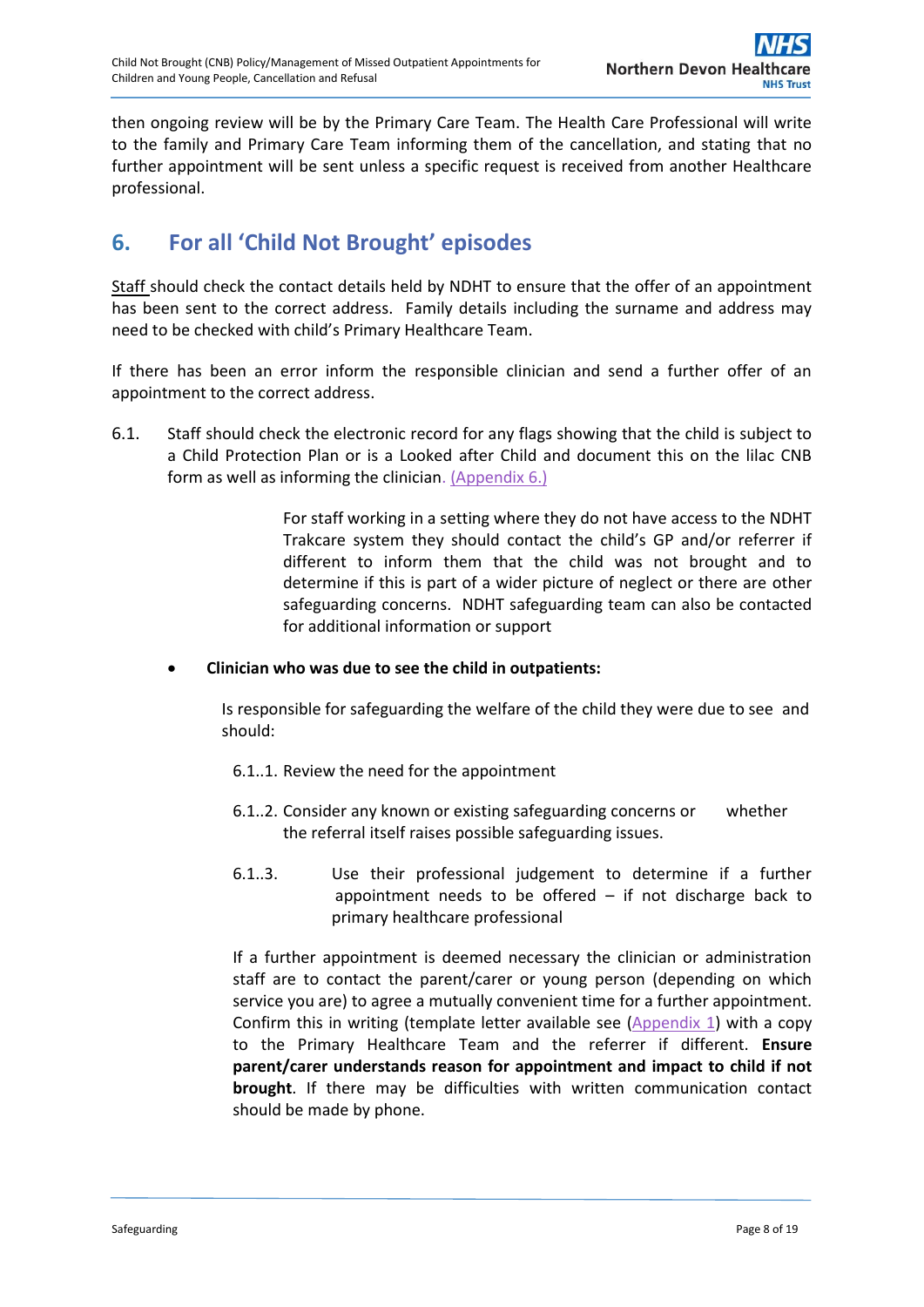6.1..4. If verbal contact unsuccessful, but a further appointment is needed ensure the parent/carers (see below for young people that are Fraser Competent) are offered another appointment in writing which also needs to include a clear explanation of the reason for **appointment and impact to child if not brought.** (Template letter available see [\(Appendix](#page-13-0) 2).

# <span id="page-8-0"></span>**7. Child not brought letters**

7.1. A child not brought letter should always be sent to parent/carer after **1 st** appointment child not brought to but still needs to be seen. This should include any further appointment details or offers, **clear explanation** of reason child needs to be seen, **impact to child** if not seen and sharing of information processes in regards to appointments child not brought to. Template letters are available on BOB under safeguarding children page and are attached to this policy.

## <span id="page-8-1"></span>**8. Unsuccessful contact attempts:**

If multiple contact attempts have been unsuccessful, discharge the patient back to the primary healthcare team, documenting 'unable to contact' as reason for discharge. You need be able to evidence that you have made reasonable contact attempts to parent/carer. If in your professional judgement you feel the child needs to be seen please ask the GP or referring practitioner to follow up or action (see template letter [\(Appendix](#page-14-0) 3) and ensure all necessary safeguarding actions have been completed as below.

# <span id="page-8-2"></span>**9. Children not brought for diagnostic investigation e.g. an x-ray or a blood test**

9.1. If the child has not been brought for a diagnostic investigation e.g. with radiology then the information should be passed to the clinician who requested the investigation and the above process should be followed.

## <span id="page-8-3"></span>**10. Safeguarding Issues**

If you have safeguarding concerns regarding the child that was not brought offer a further appointment and contact the referrer and the child's Social Worker (if they have one) to enlist their help in enabling the child/young person to be brought for the appointment.

- 10.1. Complete a [Safeguarding Children Liaison Form \(SCLF\)](http://ndht.ndevon.swest.nhs.uk/safeguarding-children-2/child-protection-referral-point-cprp/) to alert the Safeguarding Children Team;
	- If the child that was not brought for an appointment is subject to a Child Protection Plan or is a Looked After Child,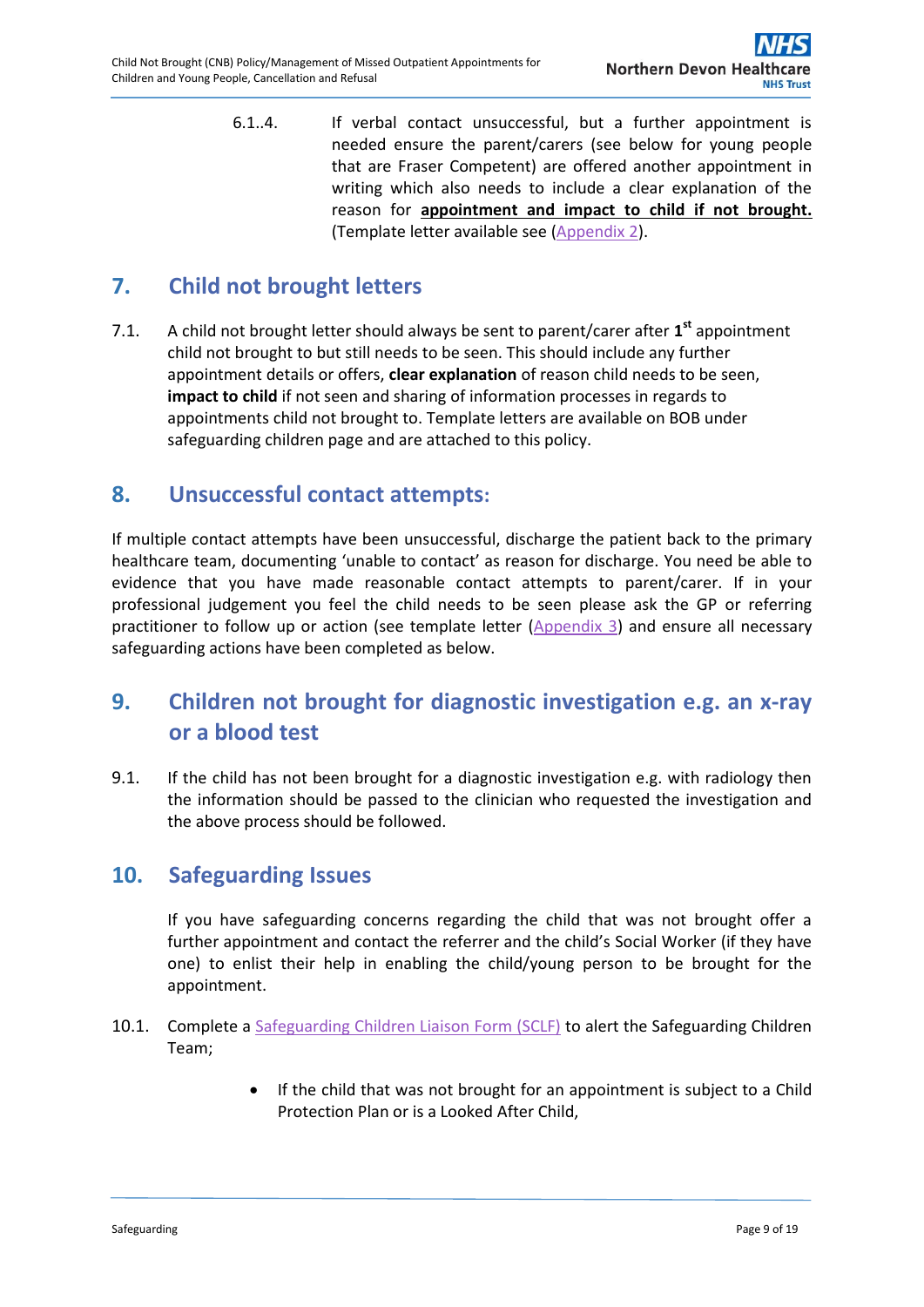- If the contents of the referral letter, your review of the notes and/or your knowledge of the family highlights safeguarding concerns that you are not sure whether reach the threshold for you to make a MASH enquiry
- If you are worried that the missed appointment is a pattern of suspected neglect. The child may not of been brought to a number of appointments either with your team and/or other departments or there are other indicators of possible neglect in the notes
- If the child has not been brought to a second or subsequent appointments and the impact to child due in not being brought is worrying (for example assessment of hearing aid) – **THINK IMPACT TO CHILD**

**When completing a SCLF please include details of the missed appointments you are worried about, why you are concerned, parent/carer contact attempts (written and/or verbal), impact to child and whether the parent/carers are aware of the impact(s).**

## 10.2. Complete a [MASH Enquiry;](http://ndht.ndevon.swest.nhs.uk/safeguarding-children-2/what-to-do-if-you-have-concerns-for-a-child/)

- If not being brought is likely to result in serious impairment of the child's health, development or wellbeing.
- You have any reason to think the child or young person is at risk of significant harm e.g. from neglect (inform the family of your concerns unless there are specific reasons not to; see the [NDHT Safeguarding Children Policy](http://www.northdevonhealth.nhs.uk/wp-content/uploads/2015/12/Safeguarding-Children-Policy-V2.1-Jan17.pdf) for further details). If verbal contact is unsuccessful send a letter to inform of concerns and MASH enquiry (Template letter available, see [\(Appendix 4\)](#page-15-0).

These forms are available on BOB [Safeguarding Children](http://ndht.ndevon.swest.nhs.uk/safeguarding-children-2/) page.

If you are unsure whether to make a MASH Enquiry, discuss your concerns with your safeguarding supervisor or the Safeguarding Children Team.

Document all your conversations and actions in the patient's notes

## <span id="page-9-0"></span>**11. Young People with Capacity to Consent to Medical Treatment**

For young people with capacity to consent to medical treatment (Fraser Competent) the reasons for non-attendance or cancellation may be different. It may be appropriate to write directly to the young person with a copy to the Primary Care Team and referrer. Usually the young person's parents would be copied in until the young person is aged 18 however there may be some cases where this is not appropriate.

For young people being seen in some departments' e.g. sexual health, obstetrics and gynaecology care must be taken to maintain a young person's confidentiality as far as possible. See [\(Appendix 5\)](#page-16-0) for actions Sexual Health Services follow.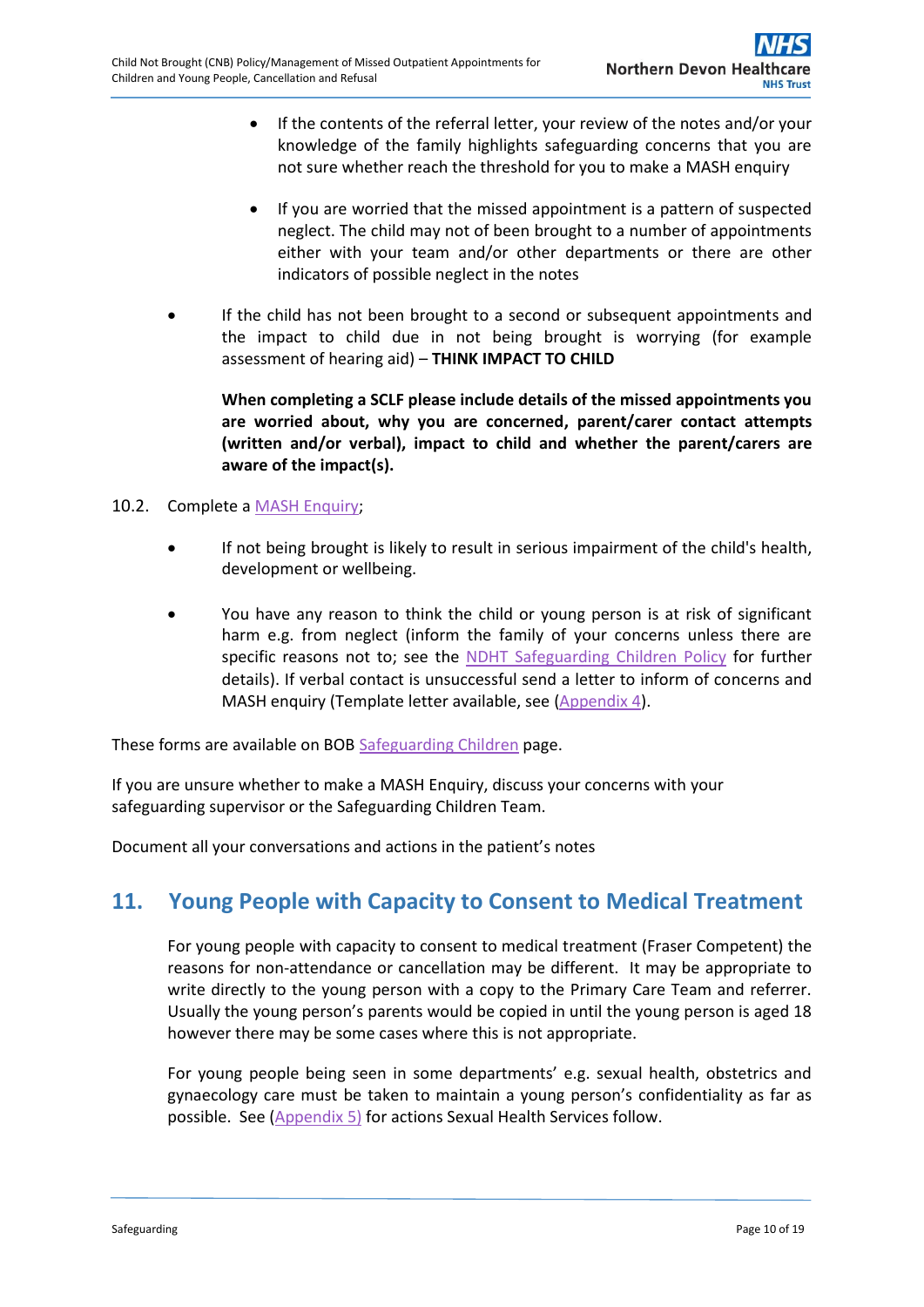# <span id="page-10-0"></span>**12. Monitoring Compliance with and the Effectiveness of the Policy**

## 12.1. **Standards/Key Performance Indicators**

Key performance indicators comprise following this policy at each step with evidence of appropriate actions documented in the child's notes.

## 12.2. **Process for Implementation and Monitoring Compliance and Effectiveness**

Annual audits of the management of children who have missed an outpatient appointment will be carried out by the Safeguarding Children Team either trust wide or in specific areas. Departments can also audit their own compliance. Audit results will be reported to the NDHT Safeguarding Children Operational Group. Issues with following the policy will be taken to the NDHT Safeguarding Children Operational Group and then on the NDHT Safeguarding Children Board if needed.

## <span id="page-10-1"></span>**13. Equality Impact Assessment**

| <b>Group</b>              | <b>Positive</b><br><b>Impact</b> | <b>Negative</b><br><b>Impact</b> | <b>No</b><br><b>Impact</b> | <b>Comment</b> |
|---------------------------|----------------------------------|----------------------------------|----------------------------|----------------|
| Age                       | x                                |                                  |                            |                |
| Disability                | x                                |                                  |                            |                |
| Gender                    |                                  |                                  | X                          |                |
| Gender Reassignment       |                                  |                                  | X                          |                |
| Human Rights (rights to   |                                  |                                  |                            |                |
| privacy, dignity, liberty |                                  |                                  |                            |                |
| and non-degrading         | X                                |                                  |                            |                |
| treatment), marriage      |                                  |                                  |                            |                |
| and civil partnership     |                                  |                                  |                            |                |
| Pregnancy                 | X                                |                                  |                            |                |
| Maternity and             | X                                |                                  |                            |                |
| <b>Breastfeeding</b>      |                                  |                                  |                            |                |
| Race (ethnic origin)      |                                  |                                  | X                          |                |
| Religion (or belief)      |                                  |                                  | X                          |                |
| <b>Sexual Orientation</b> |                                  |                                  | Χ                          |                |

#### **Table 1: Equality impact Assessment**

## <span id="page-10-3"></span><span id="page-10-2"></span>**14. References/Background Reading**

- 1. Brandon M et al, New Learning from Serious Case Reviews. London: Department for Education, 2012.
- <span id="page-10-4"></span>2. Why Children Die, A Pilot Study, 2006 – May 2008
- <span id="page-10-5"></span>3. HM Government Working Together to Safeguard Children, A Guide to Inter-Agency Working to Safeguard and Promote the Welfare of Children. London: Department for Education, 2015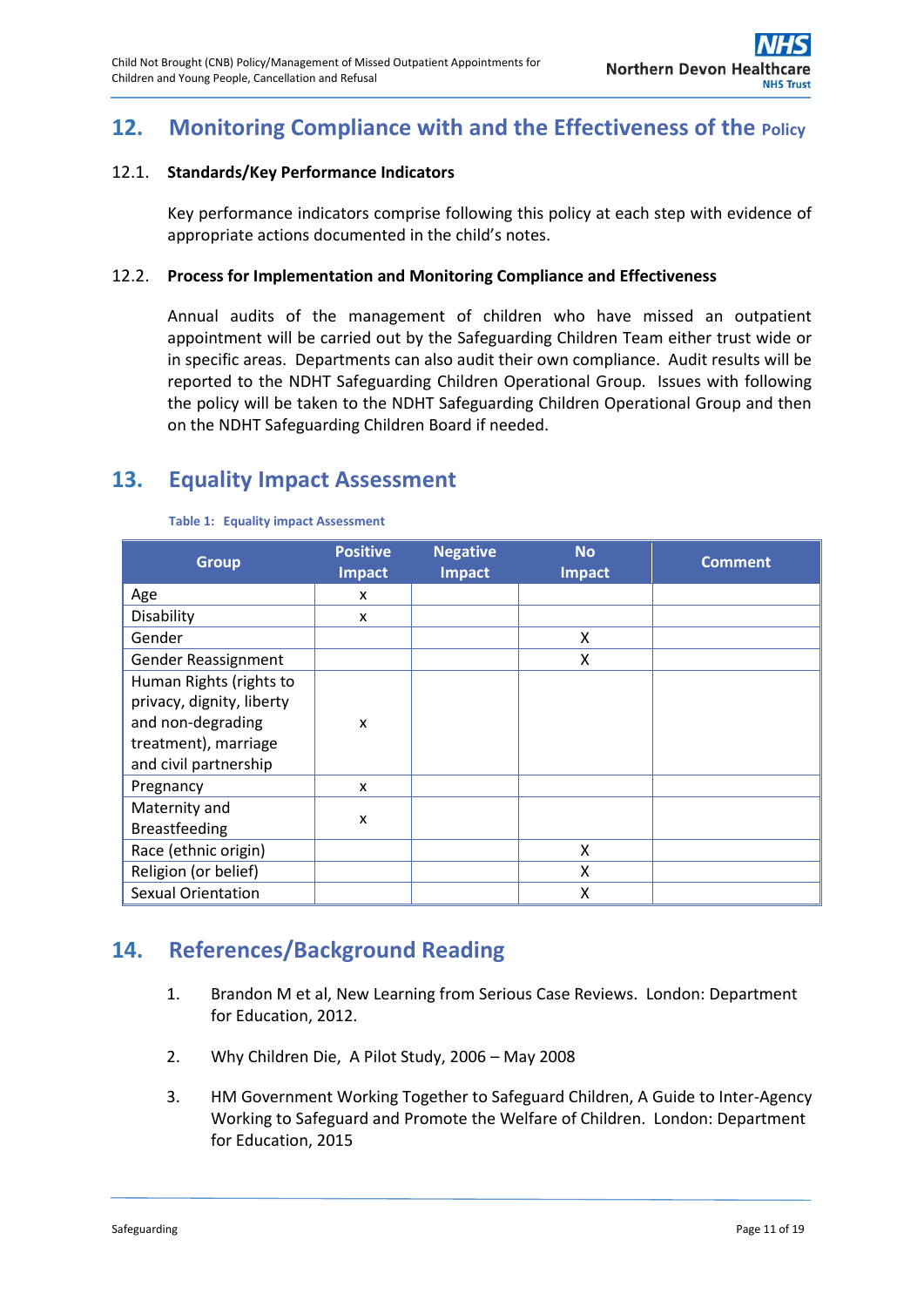4. Children's Missed Healthcare Appointments; Professional and Organisational Responses, Appleton et al Archives of Disease in Childhood 2016; 101:814-818

## <span id="page-11-0"></span>**15. Associated Documentation**

- [Northern Devon Healthcare Trust Safeguarding Children Policy](http://www.northdevonhealth.nhs.uk/wp-content/uploads/2015/12/Safeguarding-Children-Policy-V2.1-Jan17.pdf)
- **[Emergency Department Operational Standard Operating Procedure](http://ndht.ndevon.swest.nhs.uk/wp-content/uploads/2016/04/Emergency-Department-Operational-SOP-v1.1-Mar2017.pdf) (Section** 8.2; actions if a child is taken out of the department before being seen or if a child expected to arrive from an Minor Injuries Unit is not brought)

## <span id="page-11-1"></span>**16. Abbreviations**

| <b>BOB</b> | <b>Northern Devon Healthcare Trust Intranet</b> |
|------------|-------------------------------------------------|
| <b>CNB</b> | <b>Child Not Brought</b>                        |
| WNB        | <b>Was Not Brought</b>                          |
| СP         | <b>Child Protection</b>                         |
| DNA        | <b>Did Not Arrive</b>                           |
| EPR        | <b>Electronic Patient Record</b>                |
| LAC        | Looked After Child                              |
| MASH       | <b>Multi Agency Safeguarding Hub</b>            |
| MIU        | <b>Minor Injuries Unit</b>                      |
| NDDH       | <b>North Devon District Hospital</b>            |
| NDHT       | <b>Northern Devon Healthcare Trust</b>          |
| SCLF       | Safeguarding Children Liaison Form              |
|            |                                                 |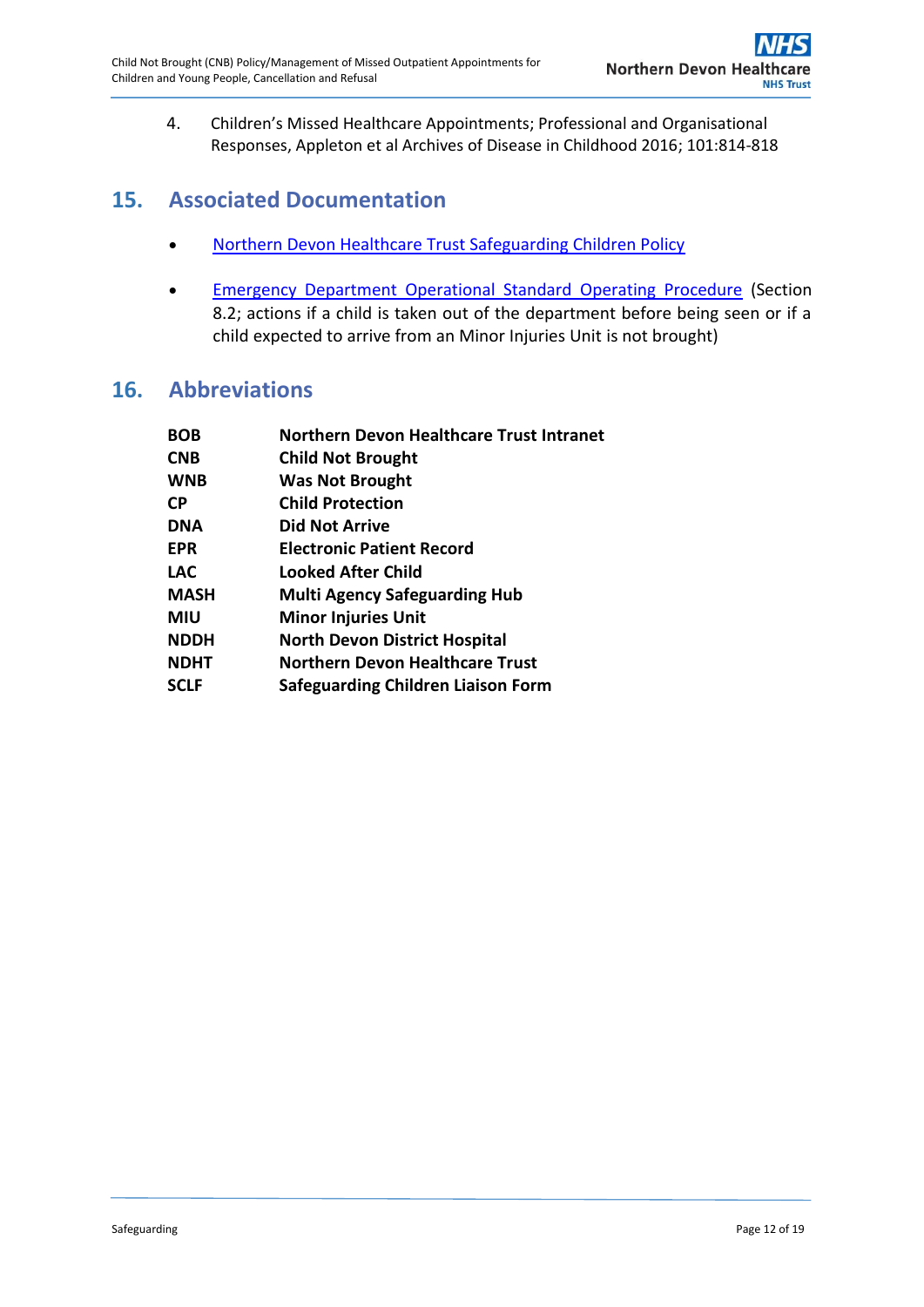# <span id="page-12-0"></span>**Appendix 1:**

[Clinic name] North Devon District Hospital Raleigh Park Barnstaple, Devon EX31 4JB [Telephone number]

[Parent or carer of {name of child}]

[Address]

[Town City]

[Postcode]

[Date]

Dear Parent or Carer of [insert name of child],

According to our records, the child or young person named above was not brought for their [clinic] appointment on [insert date of last appointment].

The reason for the appointment was: [examination or treatment details]

We have spoken with you and arranged an appointment on **[date and time of next appointment].** Please contact us immediately to rearrange it if the date or time is not convenient.

[Potential impact to child if not brought for appointment]

If there are further appointments the child is not brought to or repeated cancellations, health professionals are required to share the information for the benefit and safeguarding of children. Other people we may inform of any concerns include the child's family doctor (GP), school nurse, health visitor and/or the dentist (or other professional) who referred you to us.

If you feel you need some support from additional services to ensure your child's health needs are met, please ask to be referred to your child's School Nurse or contact your Health Visitor and they can offer you support or direct you to other early help services.

Yours sincerely,

[Name]

[Profession]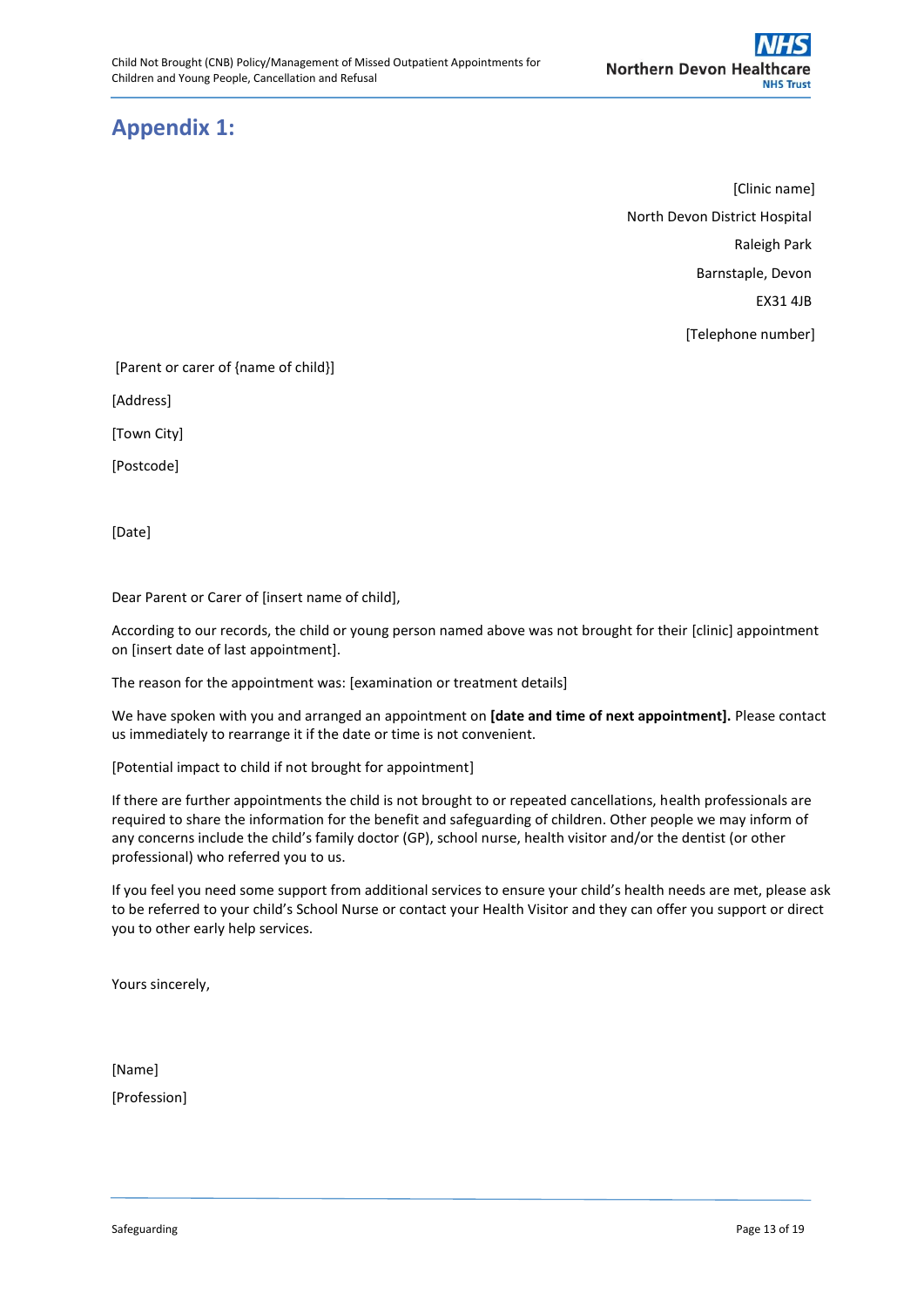# <span id="page-13-0"></span>**Appendix 2:**

Clinic name] North Devon District Hospital Raleigh Park Barnstaple, Devon EX31 4JB

[Telephone number]

[Parent or carer of {name of child}]

[Address]

[Town City]

[Postcode]

[Date]

Dear Parent or Carer [insert name of child],

According to our records, the child or young person named above was not brought for their [clinic] appointment on [insert date].

The reason for the appointment was:

We have tried to contact you by telephone to rearrange the appointment but have been unable to reach you. **Please contact the clinic as soon as possible to make a further appointment.** You may also want to let us know if there was a special reason why your child was not brought.

[Potential impact to child by not being brought to their appointment].

If we do not hear from you within 14 days we will not send any further appointments. As health professionals we are required to share information about missed appointments and repeated cancellations for the benefit and safeguarding of children. People we may inform of any concerns include the child's family doctor (GP), public health nurse(s), the safeguarding team or social worker and/or the professional who referred you to us.

If you feel you need some support from additional services to ensure your child's health needs are met, please ask to be referred to your child's School Nurse or contact your Health Visitor and they can offer you support or direct you to other early help services. If you have difficulties in attending your appointments please contact us on the above telephone number at your earliest convenience and we will endeavour to help where we can.

#### **We hope that you will arrange a further appointment at your earliest convenience.**

Yours sincerely,

[Name] [Profession]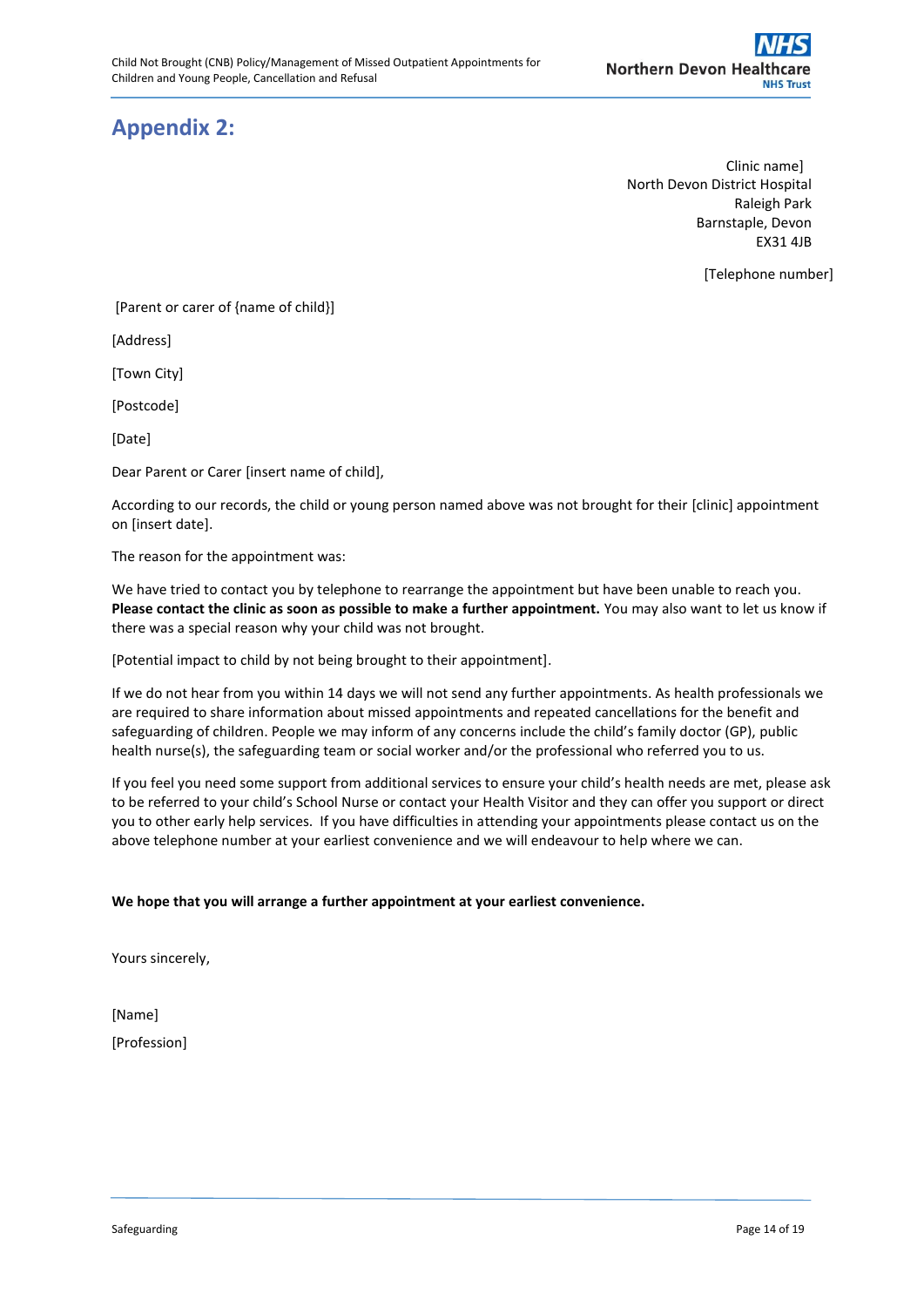# <span id="page-14-0"></span>**Appendix 3:**

 [Clinic name] North Devon District Hospital Raleigh Park Barnstaple, Devon EX31 4JB

[Telephone number]

[Date]

Dear Doctor,

Re: [Name: DOB; Address: Telephone]

We understand that the above child or young person is registered at your practice. In accordance with current safeguarding children guidance, we are writing to you in order to share information regarding missed appointments or repeated cancelled appointments for our clinic.

Our concerns in this case are as follows:

- concerns (insert here): …………………………………………………………………………………….
- Impact to child (insert here):……………………………………………………………………………..

…………………………………………………………………………………………………………………

We would welcome working together with you to promote the child's health and wellbeing. You may be able to help by checking the family contact details and informing us of any change, by encouraging them to make a further appointment or by informing other professionals working with the family if you feel it appropriate in the context of other information that you hold on this child and their family. If you know of any other safeguarding concerns please do not hesitate to contact us so we can discuss if any further action is necessary.

At this point we have discharged this child from our care but we are still willing to arrange a further appointment if contact is made in the near future. Thank you for any assistance you are able to give.

Yours sincerely,

Copied to: Cc'd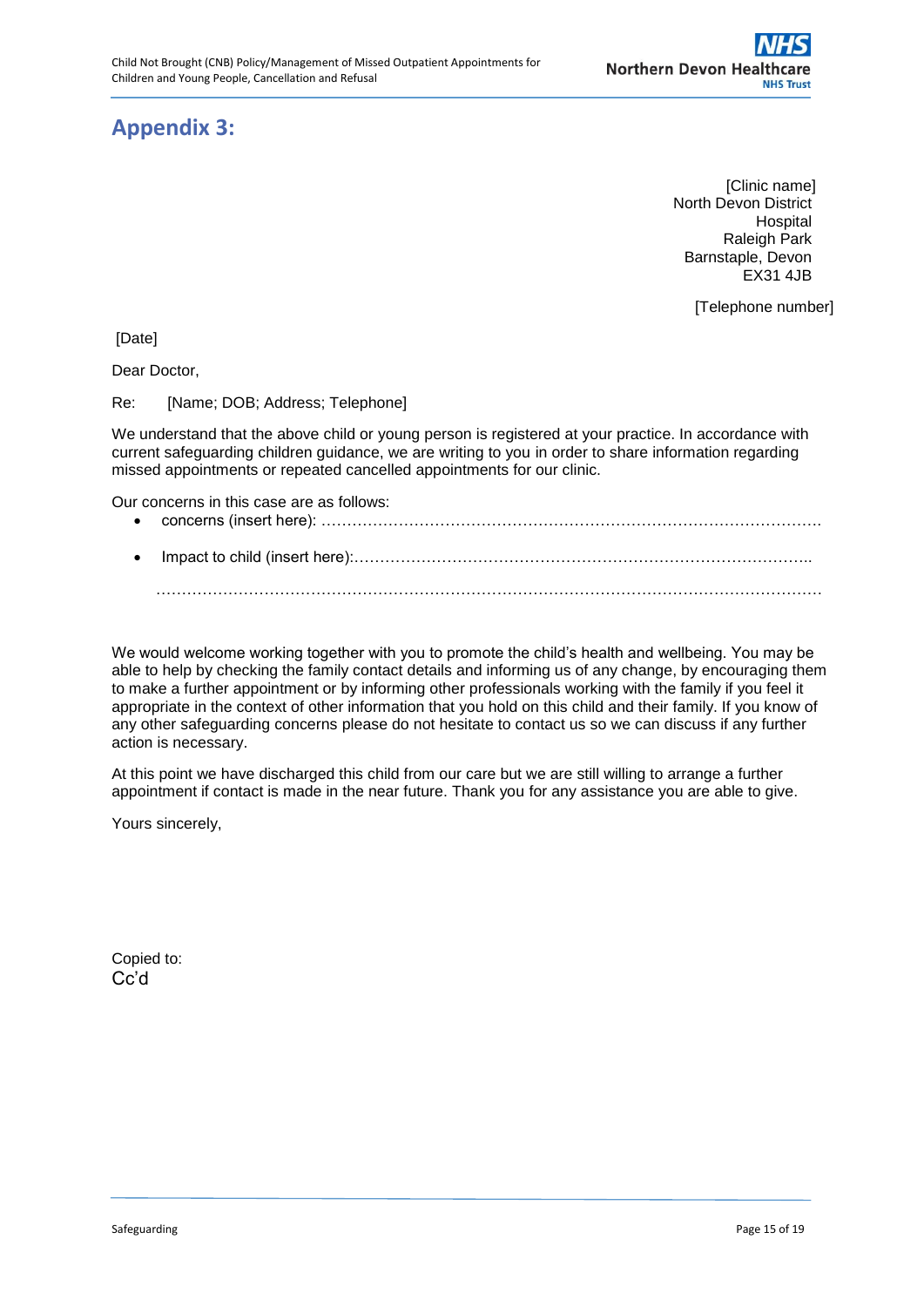# <span id="page-15-0"></span>**Appendix 4:**

[Clinic name] North Devon District Hospital Raleigh Park Barnstaple, Devon EX31 4JB [Telephone number]

[Parent or carer of {name of child}]

[Address]

[Town City]

[Postcode]

[Date]

Dear Parent or Carer of [insert name of child],

According to our records, the child or young person named above was not brought for their [clinic] appointment on [insert date of last appointment].

The reason for the appointment was: [examination or treatment details]

By failing to bring ………….to appointments his/her health is being neglected and the risks to you child could be……….

As health professionals we are required to share information about missed appointments and repeated cancellations for the benefit and safeguarding of children. Due to……………not being brought to his/her appointments and the amount of concern this raises we are going to submit an enquiry to the multi-agency safeguarding hub (MASH). MASH may try to contact you regarding our concerns, If you feel you need some support from additional services to ensure your child's health needs are met, please ask to be referred to early help services. I have attached MASH and early help information leaflets with this letter.

Please contact us on …….. at your earliest convenience if you would like to discuss this with our team.

Yours sincerely,

Enc.

Cc: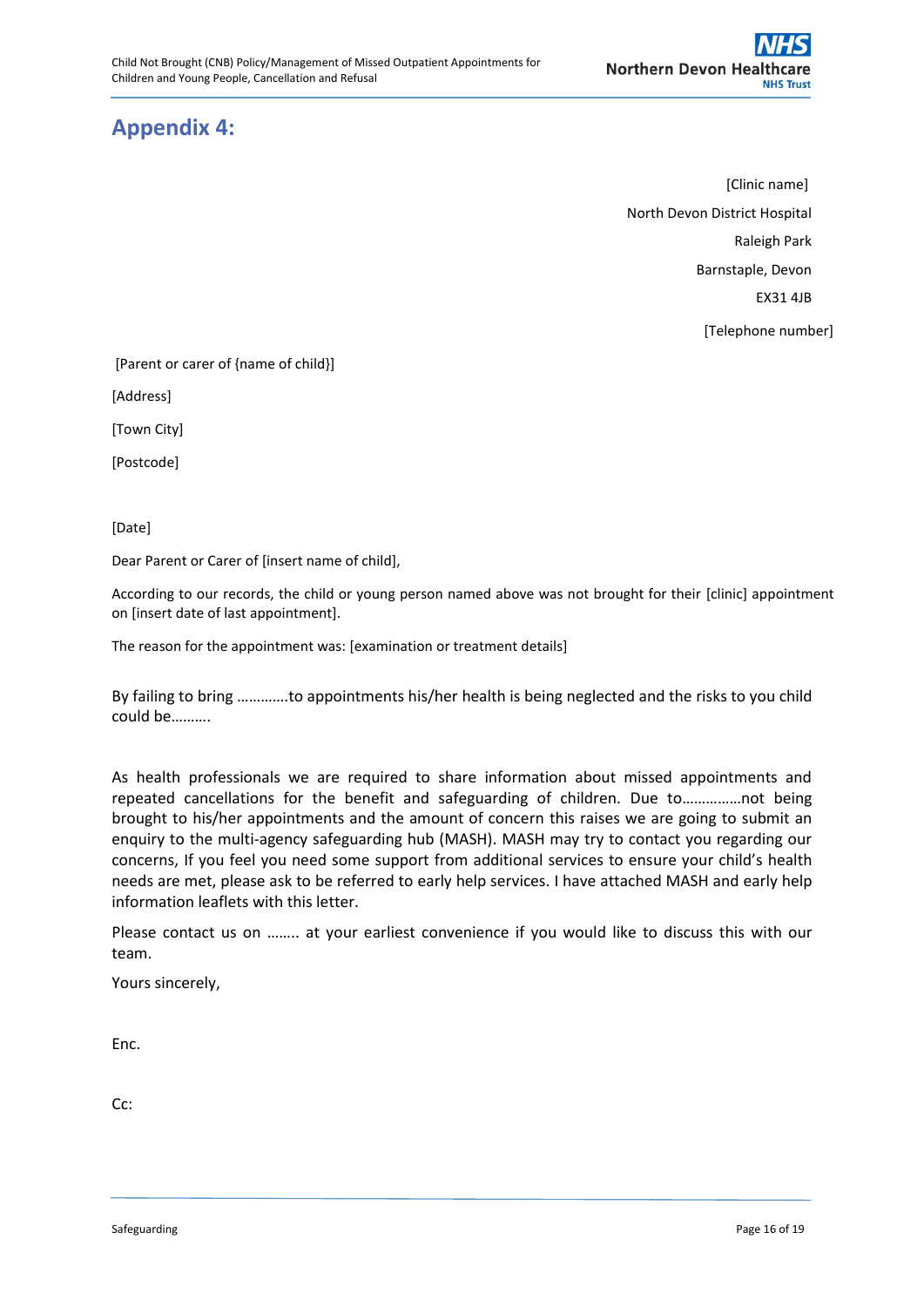# <span id="page-16-0"></span>**Appendix 5:**

Management of DID Not Attend (DNA) or Cancellation of Appointment for young people aged 18 or under attending Sexual Health (GU/Contraception) services.

- 1. Details of cancellation including who called, why the appointment is being cancelled, and the reason why the appointment is not being rebooked to be collected and recorded by reception/admin/nursing staff (whoever takes the call).
- 2. For DNAs reception/admin staff to check patient details to ensure correct
- 3. Clinician responsible for that attendance to review any previous records and make assessment of medical and social issues.
- 4. Make note in EPR record of DNA/cancellation and action taken.

Then carry out action A, B or C as detailed below:-

- **A. If possible child protection concerns – follow Northern Devon Healthcare Trust Safeguarding Children Policy. If possible discuss first with senior consultant, departmental safeguarding lead or member of staff from NDHT Safeguarding Children Team.**
- B. If no child protection concerns but child/young person needs sexual health consultation, and is believed to be Fraser Competent then check contact restrictions and contact the young person in the safest/preferred way to offer another appointment. This can be done by a nurse/health adviser or member of the admin team.
- C. If no follow-up required and considered safe to do so, await next patient contact. Make note to this effect in EPR.

Letters/phone calls to Primary Care Team will usually be written only if the appointment was made as a result of a referral, or if there are on-going health concerns and we are unable to contact the patient directly.

**Parents/guardians will only be contacted in rare cases where permission has been given by the young person, or when there are concerns about competence or safety. This will be with due consideration for confidentiality and after seeking advice from senior consultant.**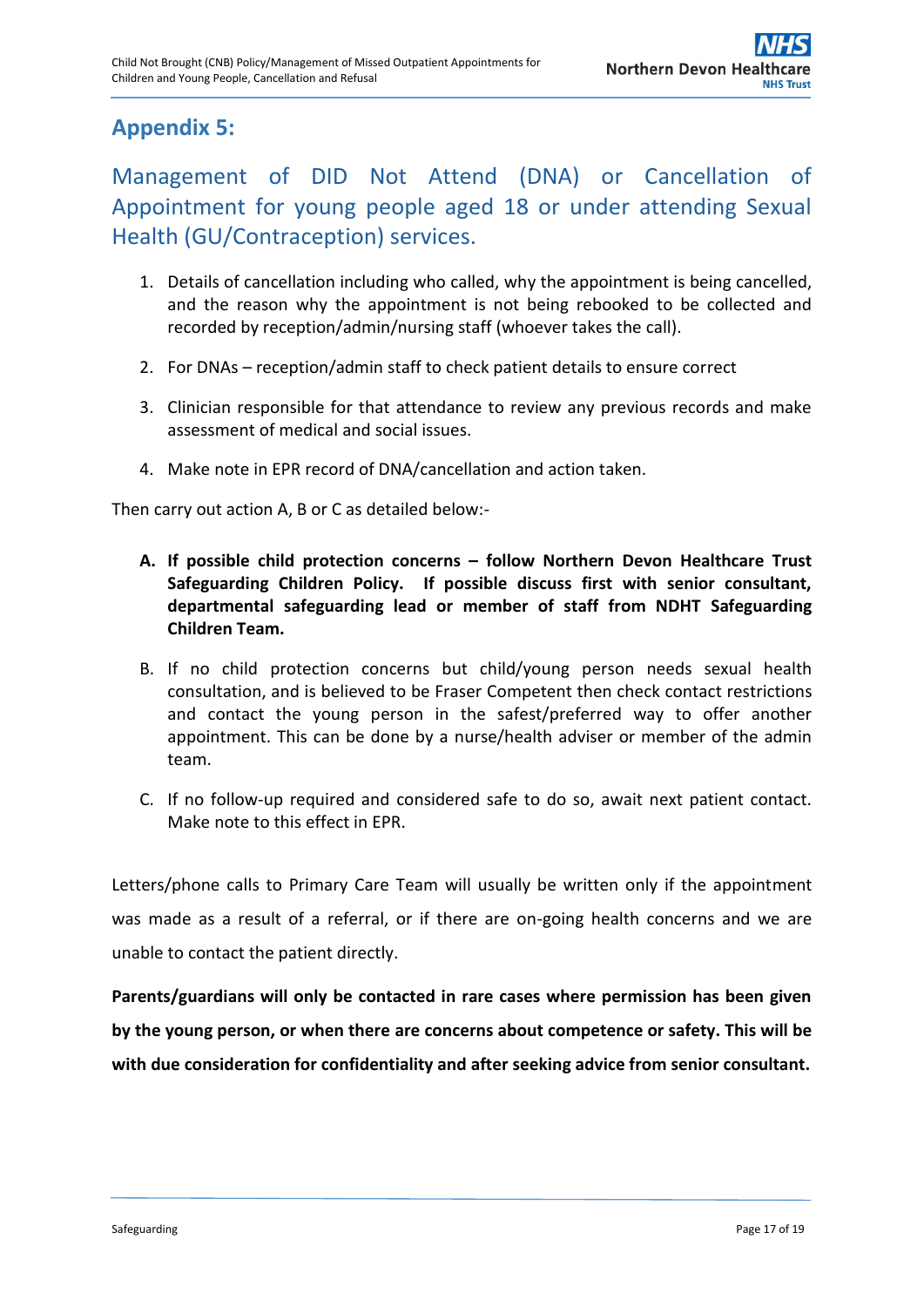

Patient Identification Label

**Appendix 6**

## **Child Not Brought (CNB) / Cancellation / No Response to Booking Attempts /**

## **Request to be removed from Pending List Notification**

| To:                               |                            |                                                                                             | (enter name, designation and specialty)  |
|-----------------------------------|----------------------------|---------------------------------------------------------------------------------------------|------------------------------------------|
| From:                             |                            |                                                                                             | (enter name, designation and department) |
| Date:                             |                            |                                                                                             |                                          |
| Subject:<br>(tick as appropriate) | <b>CNB</b><br>Cancellation | Failure to respond to partial booking letters<br>Failure to engage with booking phone calls | Ask for removal from pending<br>list     |

<span id="page-17-0"></span>

| <b>Patient Name and Address</b><br>(check details with the child's GP)<br>(affix patient label if correct) | Appointment<br>Date | Child<br>Protection<br>(CP) Flag<br>LAC Flag<br>(Y/N) | <b>CNB Previously</b><br><b>List Specialty</b><br>and Date CNB | Previous<br>cancellations<br>List specialty and<br>date of cancellation | <b>Action requested by Clinician for Outpatient</b><br><b>Clerk/Receptionist</b> |  |
|------------------------------------------------------------------------------------------------------------|---------------------|-------------------------------------------------------|----------------------------------------------------------------|-------------------------------------------------------------------------|----------------------------------------------------------------------------------|--|
|                                                                                                            |                     |                                                       |                                                                |                                                                         |                                                                                  |  |
|                                                                                                            |                     |                                                       |                                                                |                                                                         |                                                                                  |  |
|                                                                                                            |                     |                                                       |                                                                |                                                                         |                                                                                  |  |
| Additional information for Clinician:                                                                      |                     |                                                       |                                                                |                                                                         |                                                                                  |  |
|                                                                                                            |                     |                                                       |                                                                |                                                                         |                                                                                  |  |

- 1. Staff should use this form in-conjunction with the NDHT Missed Appointments for Children and Young People Policy
- 2. Administration staff to complete form and give to clinician with patient's medical records
- 3. Clinician to decide upon action required, complete end column and return to Outpatients Clerk or Clinician's secretary
- 4. Outpatient Clerk to action Clinician's request and then ensure that the form is returned to the Clinician's secretary for filing in the patient's medical record